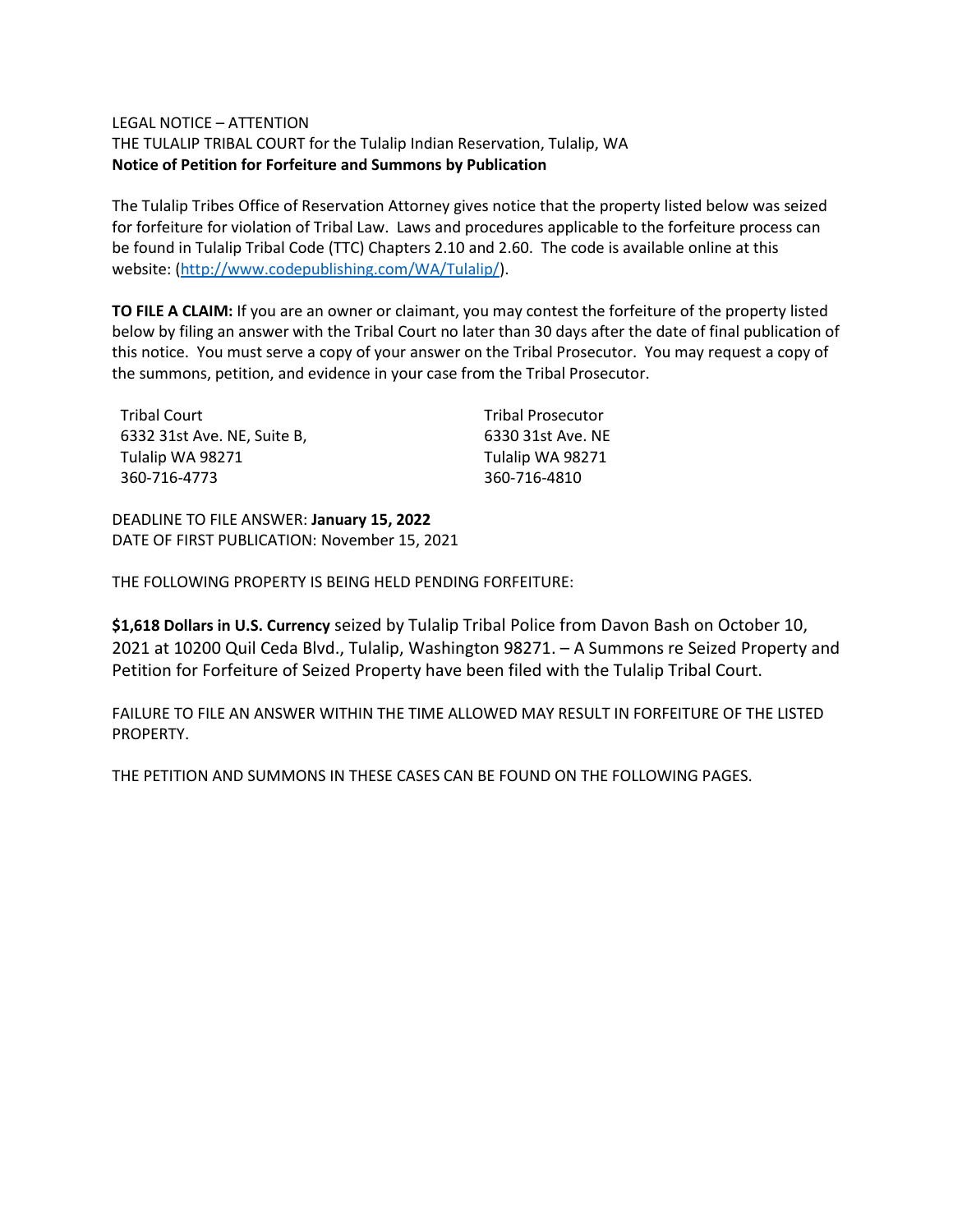| حتجر<br>ř.<br>Ŧ.<br>ž | Ť<br>Ĩ | <b>Hang</b><br><b>COLLECT</b> | u.<br>с<br>.<br>Kinsen | Personal<br>ستناقض |
|-----------------------|--------|-------------------------------|------------------------|--------------------|
|                       |        |                               |                        |                    |

## $2021 N0V - 8$  AM 9:48

**TULALIP TRIBAL COURT** 

**NERRY** 

## IN THE TULALIP TRIBAL COURT FOR THE TULALIP INDIAN RESERVATION **TULALIP, WASHINGTON**

IN REM THE FORFEITURE OF:

 $\mathbf{1}$ 

 $\overline{2}$ 

3

 $\overline{\mathbf{4}}$ 

5

6

7

8

 $\mathbf Q$ 

10

11

13

21

22

23

24

25

26

TO:

ONE THOUSAND SIX HUNDRED EIGHTEEN DOLLARS in U.S. Currency  $(1.618)$ 

Davon Bash

538 26<sup>th</sup> Avenue South Seattle, WA 98144

# NO. QCV-CV-FO-2021-OleO9

**SUMMONS RE SEIZED PROPERTY** 

TPD Incident No. Primary Officer

21-2770 H. Duong

(Clerk's Action Required)

12 YOU ARE HEREBY NOTIFIED that the Tulalip Tribes, Plaintiff, by and through its prosecuting authority, has filed a petition with the Court that seeks to have forfeited, to the  $14$ benefit of the Tribes, certain property that you allegedly own, claim, or have an interest.

15 Pursuant to Chapter 2.60.070§(4)(a), of the Tulalip Tribes Code of Law, you have thirty 16 (30) days after you have been served the petition and this summons to file with the Court a 17 response to the allegations described in the petition. No extension of the time for filing the 18 response may be granted. Failure to respond within 30 days may bar you from presenting 19 evidence at any later evidentiary hearing regarding the seized property. Further, if no response 20 is filed within 30 days after service of the petition and summons, the Court, upon motion of the Tribes, shall order the property forfeited to the Tribes.

Chapter 2.60.070§(4)(b) governs responses to forfeiture petitions. The Clerk's Office does not provide legal advice. It is your responsibility to familiarize yourself with the applicable tribal law-which is available from the  $Clerk's$ Office and on-line at: http://www.codepublishing.com/WA/Tulalip/

**SUMMONS** QCV-CV-FO-2021-

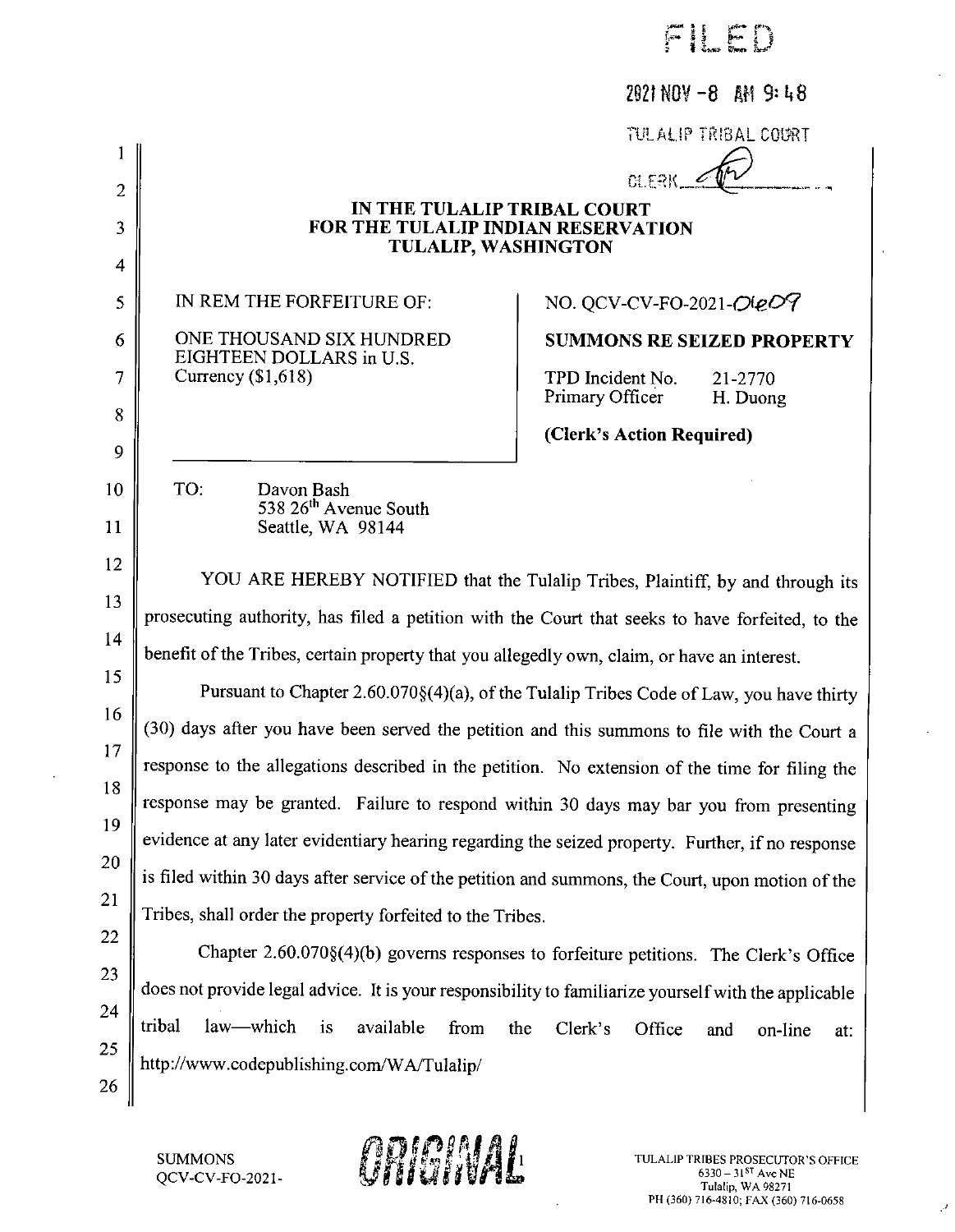Your response must be mailed to, or personally filed with, the Clerk's Office at 6332- $\mathbf{1}$ 31st Ave NE, Suite B, Tulalip WA 98271.  $\overline{2}$ Questions regarding the petition should be addressed to the Tulalip Tribes Prosecutor's  $\overline{\mathbf{3}}$ Office at 360-716-4810, not to the Clerk's Office.  $\overline{4}$ 5 DATED this  $\frac{\partial W}{\partial \mu}$  day of November, 2021. 6  $\overline{7}$ 8 CLÉRK OF THE COURT 9 10 11 12 13 14  $15$ 16 17 18 19 20 21 22 23 24 25 26

Í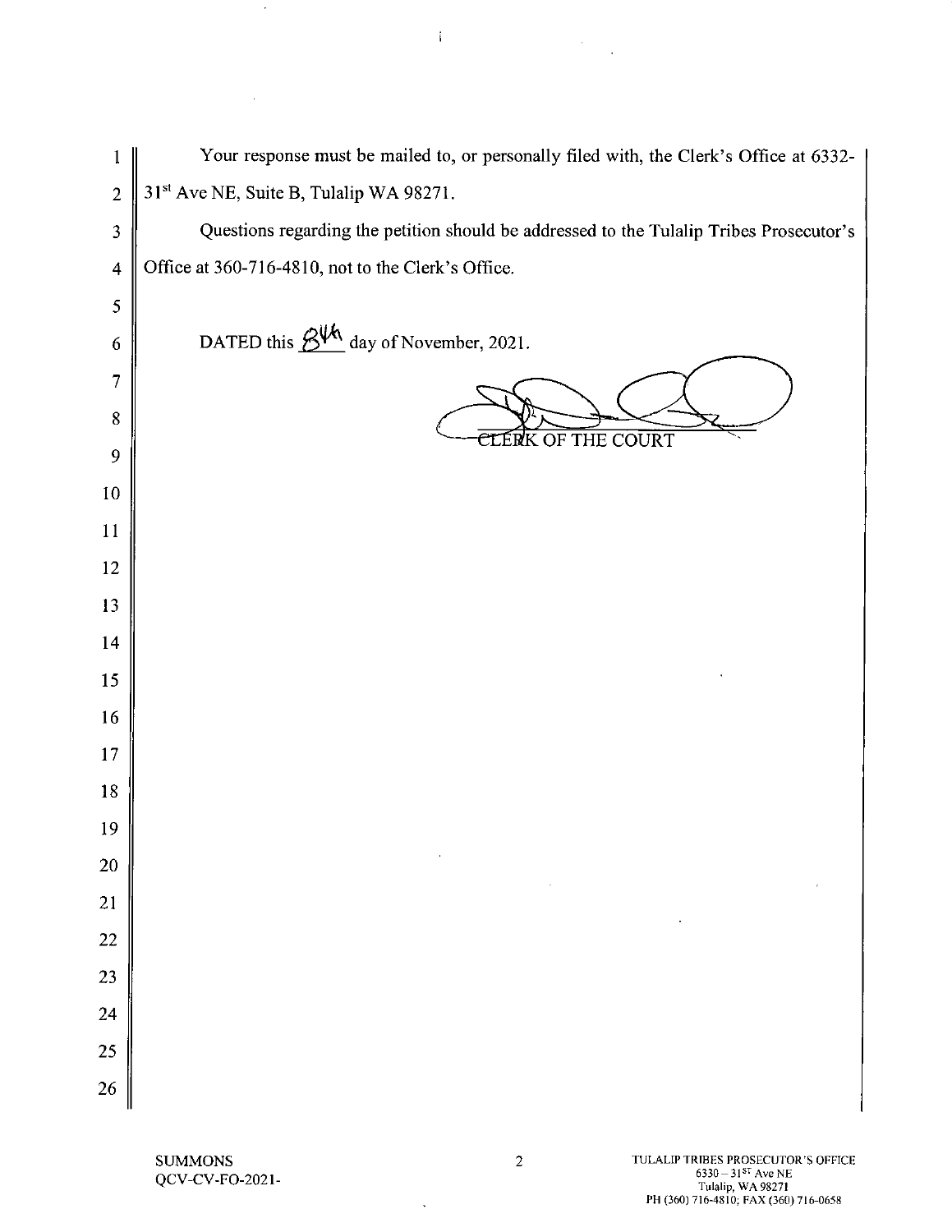IN THE TULALIP TRIBAL COURT

RECEIVED **FILEDBY** 

### IN THE TULALIP TRIBAL COURT FOR THE TULALIP INDIAN RESERVATION **TULALIP, WASHINGTON**

IN REM THE FORFEITURE OF:

 $\mathbf{1}$ 

 $\overline{2}$ 

3

 $\overline{4}$ 

5

6

 $\overline{7}$ 

8

9

10

 $11$ 

 $12$ 

 $13$ 

14

15

 $16$ 

 $17$ 

18

19

20

21

22

23

24

25

26

ONE THOUSAND SIX HUNDRED EIGHTEEN DOLLARS in U.S. Currency  $$1,618$ 

# NO. QCV-CV-FO-2021- $OLeOQ$

## PETITION FOR FORFEITURE OF **SEIZED PROPERTY**

TPD Incident No. 21-2770 Primary Officer H. Duong

COMES NOW the Tulalip Tribes, Plaintiff, by and through its prosecuting authority, to petition the Court to institute proceedings for the forfeiture of the property described in section I, below. The Court has subject matter jurisdiction over these proceedings, and this Petition is made pursuant to, Chapter 2.60 of the Tulalip Tribes Code of Law.

### L **SUBJECT PROPERTY**

As described in detail in Tulalip Police Incident Report #21-2770, which is on file with the Tulalip Tribal Court under this cause number, on or about the  $10<sup>th</sup>$  day of October, 2021. Tulalip Tribal Police (TPD) seized a \$1,618 from Davon Bash in the vicinity of 10200 Quil Ceda Blvd., Tulalip, Washington in connection with narcotics trafficking on the Tulalip Reservation.

#### П. **AUTHORITY**

Because the Subject Money was furnished or intended to be furnished by any person in exchange for a controlled substance or listed chemical in violation of Tulalip Law, it is subject to forfeiture pursuant to Tulalip Tribal Code 2.60.0208(7).

### Ш. **CLAIMANTS**

Davon Bash, from whom the subject property was seized, is the only person who the Tribes knows or has reason to believe has or may assert a claim to the subject property. Davon

PETITION FOR FORFEITURE OF **SEIZED PROPERTY** QCV-CV-FO-2021-

TULALIP TRIBES PROSECUTOR'S OFFICE 6103 - 3157 Ave NE, Suite B Tulalip, WA 98271 PII (360) 716-4810; FAX (360) 716-0658